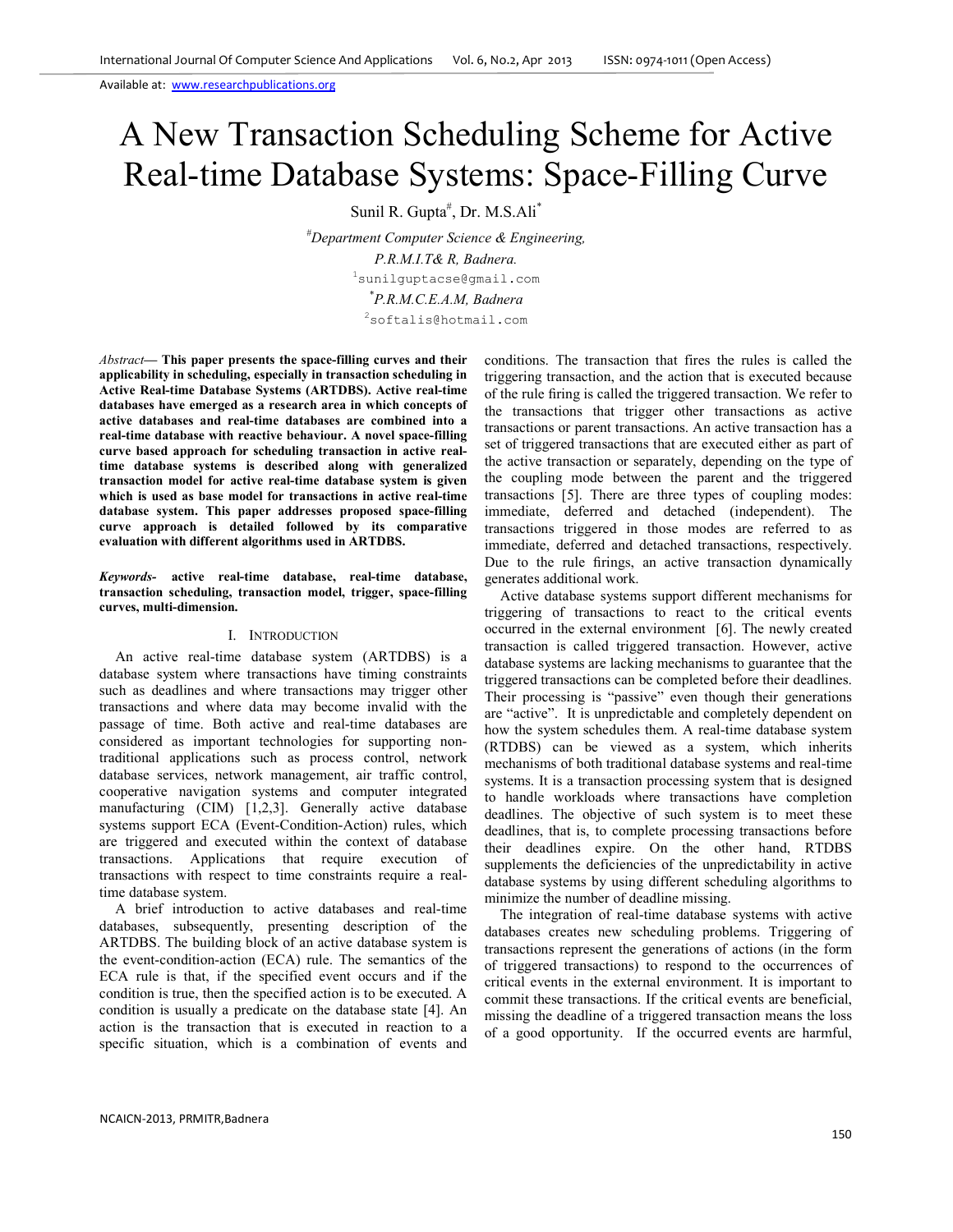missing the deadline may result in disasters. Triggering of transactions decreases the predictability of the system as the triggered transactions increase the system workload and the probability of data conflicts suddenly [7].

Many people have devoted their efforts to find a solution to the problem of efficiently scheduling task or transaction with multi-dimensional data. This problem has gained attention in the last years with the emergence of advanced database system and operating system such as real-time databases, real-time operating system which need to schedule and process the task or transaction in an efficient way. Hence, techniques that aim to reduce the dimensionality of the data usually have better performance. One such way of doing this is to use a spacefilling curve. A space-filling curve can transform the higher dimensional data into a lower dimensional data using some mapping scheme [34].

In this section introduced ARTDBS, importance of scheduling transaction in ARTDBS and space-filling curve, section 2 describes ARTDBS model. In section 3 related issues of ATRDBS are given. Current research trends in ARTDBS are discussed in section 4. Finally conclude in section 5.

## II. RELATED WORK

Ideally, in an active and real-time context, transactionprocessing mechanisms should integrate various components such as concurrency control (CC), scheduling, overload management (admission control), transaction dependencies (semantics) and conflict resolution as one seamless issue. Otherwise, incompatibilities among the components, may reduce the number of transactions completing on time, increase unnecessary restarts and wasted resource, and favour some classes of transactions. One of the very important components of ARTDBS transaction processing is transaction scheduling. Research in ARTDBS is in its initial stage not much work has been done [32,35].

Active databases and real-time databases have been important areas of research in the recent past. It has been acknowledged that many benefits can be gained by integrating both active and real-time database technologies. There has not been much work done in the area of transaction scheduling in an active real-time database system [12,25,31,35,36]. A rigorous effort that integrates various components of transaction processing in ARTDB context is reported in HiPAC [6]. In HiPAC, considers time constrained transaction processing, although time-based triggering is incorporated.

Two research projects, which take inspiration from the work on HiPAC, are REACH and DeeDS. REACH is a database system, which incorporates active features with timing constraints working in a heterogeneous environment. Their contributions to the development of the technology include the additional detached coupling modes and a suggestion on how to include timing information in the rule definition language. The DeeDS prototype integrates reactive mechanisms, distribution, dynamic scheduling of hard and soft deadlines and integrated monitoring. The approach is to take

existing components and implement only those features necessary to obtain the required functionality.

RADEx is a real-time, active, temporal database simulator. It supports research on time cognizant concurrency control protocols, real-time transaction scheduling, and real-time logging and recovery [19]. ARTS-I (Active Real-Time DBMS prototype System) [37] is prototype system developed on AT&TULX System V4.0. It provides static and dynamic the transaction priority assignment policy, united scheduling mechanism for hard/soft, periodic/aperiodic transactions based on priority. Also forward step towards generalized transaction model. KRAFT is an Active Real-Time DBMS for Signal Streams. KRAFT is an extension of traditional DBMS [12]. It has distinguished features such as scheduler-level thread control mechanism for continual event monitoring, similar sequence retrieval for signal processing, UPS write ahead logging for predictable timely processing of transaction.

Another exciting and recent development was, the First International workshop on Active Real-Time Database Systems (ARTDBS95) held at Skovde, Sweden, 1995 and Second International workshop on Active Real-Time Database Systems (ARTDBS97) held at Como, Italy, 1997. The organization of these workshops is an indication of the timeliness and emerging importance of ARTDBS research area. Panel discussion on in these workshops also suggests that scheduling transaction is important aspect in ARTDBS.

The issue of deadline assignment in active real-time database system for active transactions i.e. triggered transaction is discussed in [20] otherwise not much is reported on this issue. Scheduling of triggered transaction in ARTDBS is discussed in [38]. In this work different approaches for assigning deadlines and priorities to the triggered transaction with the objectives to satisfy the timing requirements of the triggered transactions especially for more critical ones using Earliest Deadline First scheduling (EDF) policy for dynamic scheduling for aperodic transaction and Rate Monotonic Analysis (RMA) policy for static scheduling for periodic transaction. In [10] it suggest that more commonly suitable scheduling algorithm in ARTDBS is Earliest Deadline First (EDF) and Least Slack First (LSF). Also in [32] also used Earliest Deadline First (EDF) in their base model for performance study.

From above discussion and also we have investigated algorithms mainly used and suggested for ARTDBS are Earliest Deadline First (EDF) and Least Slack First (LSF).

## III. ACTIVE REAL-TIME DATABASE SYSTEM MODEL

An active real-time database system (ARTDBS) has to provide capabilities for timely trigger of time-constrained transactions and at the same time to process them, concurrently with others transactions, in a real-time manner. Mostly, triggered transactions are critical transactions. The newly created transaction is called triggered transaction.

An ARTDB system model given below (figure 1) uses a queuing model of a single-site shared-memory multiprocessor database system. This model is similar to those presented in other simulation studies e.g., [8,9].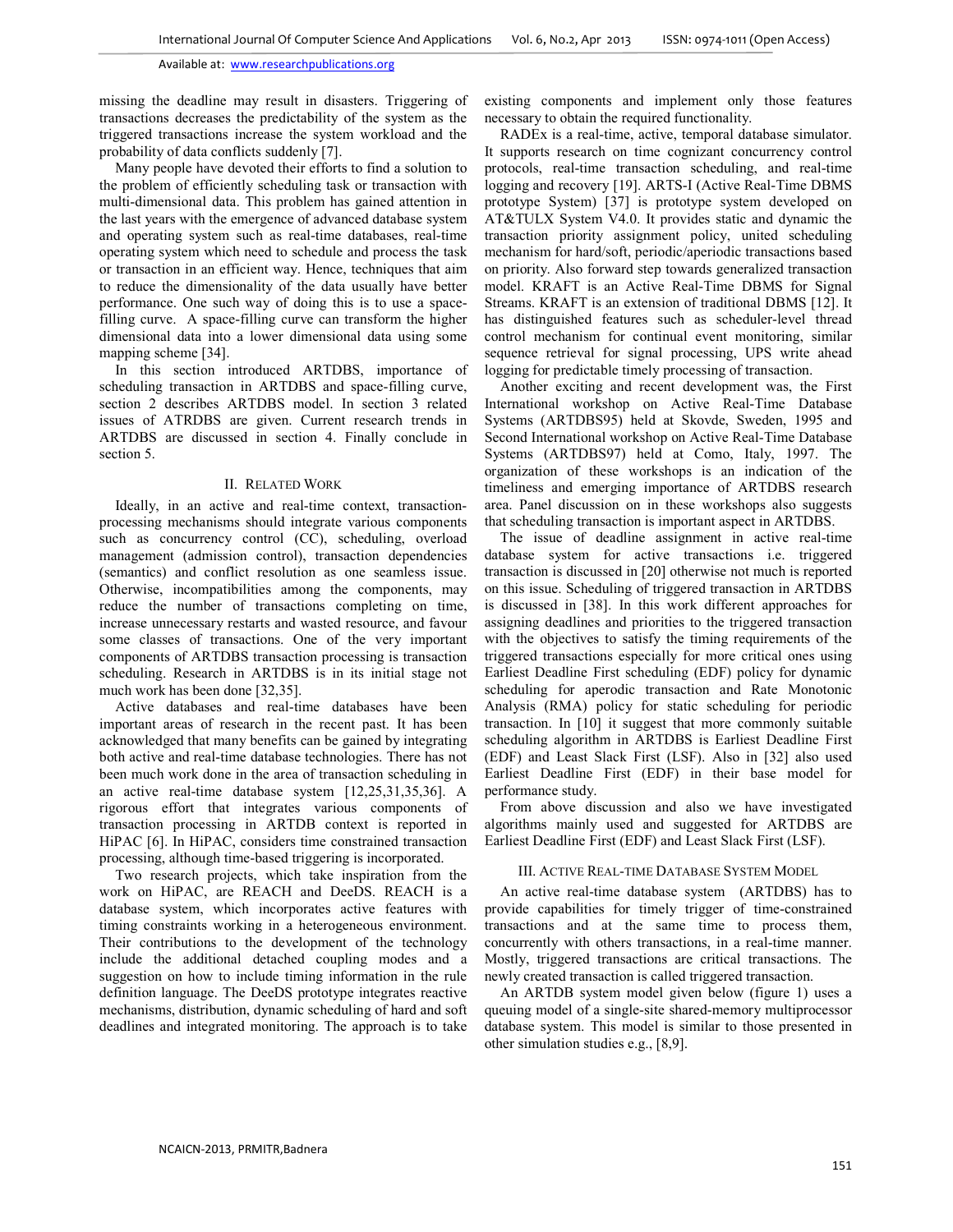In this section, an ARTDBS system model is presented as shown in figure 1 is referred from [10]. The figure 1 shows that model of ATRDBS consists of six components: include *six active components*, namely, Source (transaction generator), transaction manager, concurrency control manager, memory manager, resource manager, rule manager, and *one passive component*, namely, the database.

A Source also known as transaction generator that generate the non-triggered, or external workload of the system. A Transaction Manager (TM) that models the execution details of the transactions. It handles the various stages of transaction execution, such as begin, commit and abort. A Concurrency Controller that implements the (e.g. OPT-BC) protocol for managing concurrency. A Resource Manager that consist of the CPU Manger and the Disk Manager, that manage the system's CPUs, disks and the associated queues by using scheduling policy such as Earliest Deadline (ED) protocol, and a Rule Manager which implements the active functionality. Rules are triggered when a specified event occurs. When the event notification arrives at the rule manager, all rules triggered by this event must be retrieved from the rule base and be prepared for execution. The time to retrieve rules brings potentially unpredictable overhead to the system, and it is therefore critical to keep this time to a minimum. Methods for storing and retrieving rules must be carefully considered to allow predictable and efficient retrieval. There is always a compromise between flexibility and efficiency; the more static a system is, the more decisions can be made off-line, and thereby run-time overhead can be kept low. If a rule base can be made static, that is, no rules are added, deleted or altered at run-time, the rules can be analysed, optimised and compiled into the rule manager, thereby improving efficiency. Buffer Manager is associated with the use of main memory during reading and writing data from and to the disk. When the main memory has a plenty of space, the database is preferred to reside in the main memory ("memory resident database system") to enable fast and predictable access [12,13].

The transaction manager interacts closely with the concurrency controller, memory manager and the resource manager. The TM first interacts with the concurrency control manager to seek permission for data access or to see if marked for restart/abort. The rule manager manages the active workload of ARTDB. This module simulates a rule base in which a transaction triggers other transactions when a condition becomes true. The concurrency module simulates concurrency control mechanism to maintain database consistency [10].

## IV. GENERALIZED TRANSACTION MODEL FOR ACTIVE REAL-TIME DATABASE SYSTEMS

An active real-time database system is a database system having dual capabilities, which seamlessly integrate the concepts, theories and technologies from active database and real-time database system. In some modern database application fields, especially in real-time computing, such as weapon guiding and navigation, automatic manufacture, radar

tracking, traffic management, programming control telephone etc., there're many application requirements different from traditional business and transaction, which are timing of transaction, timing of data and activeness of response i.e. ability to automatically monitoring the system. The database system meeting these mentioned application requirement, should not be able to handle timing constraints of transaction or data, but also have active computing ability.

In active real-time database system literature study there is no generalized transaction model framework is mentioned explicitly, which accommodate the requirement of all type application including different types/class of transaction, deadline, temporal validity of data, criticality etc. and active database capability in terms of E-C-A model. The generalized transaction model for active real-time database system is given following.

An active real-time database system can be describe Database management (traditional database) + Active Action (trigger mechanism) + Real-time computing (timing constraint). The formula is not a simple "+" computation, but an integration of their concepts, theory and technologies.

Timing constraints in RTDBS can be defined as RTDB-TIME

## **RTDB-TIME** =  $\leq$ AT, WCET, TT, TP, Pr, V, SL, DD, DL  $>$

For a transaction, AT is a arrival-time or execution beginning time, WCET is the execution time evaluation in worst case, TT means transaction type triggering and nontriggering, TP is transaction type i.e. Periodic and Aperiodic, Pr defines fixed priority of transaction, V defines value of transaction higher value means higher importance also used to define criticality (reciprocal of value V), SL is slack time of transaction, D represents data deadline or temporal validity of data and DL is the deadline.

DL can be defined as

 $DL = < Du$ ,  $Ds$ 

where Du is the urgency degree of deadline, which can be defined, further as

 $Du = \leq$ DuH, DuS, DuF $>$ 

where DuH means hard real-time deadline, DuS means soft real-time constraints and DuF means firm real-time deadline.

 $Ds = <$ DsA, DsR>

where DsA is a absolute timing property and DsR is a relative timing property of a transaction execution.

Active Database System supports the dual control stream of application and database system, i.e. application can invoke database and vice-versa. From its component, ADBS can be describe as

**ADBS** = <Eset, Aset, Etype, EAexp>

where Eset is a set of event, Aset is a set of transactions or actions, Etype is the event type, it can be insert | update | delete | select, EAexp is a condition expression on database state of an associated transaction or action in Eset and Aset.

Action can be transaction, sub transaction, components, a certain independent system behaviour program or user-defined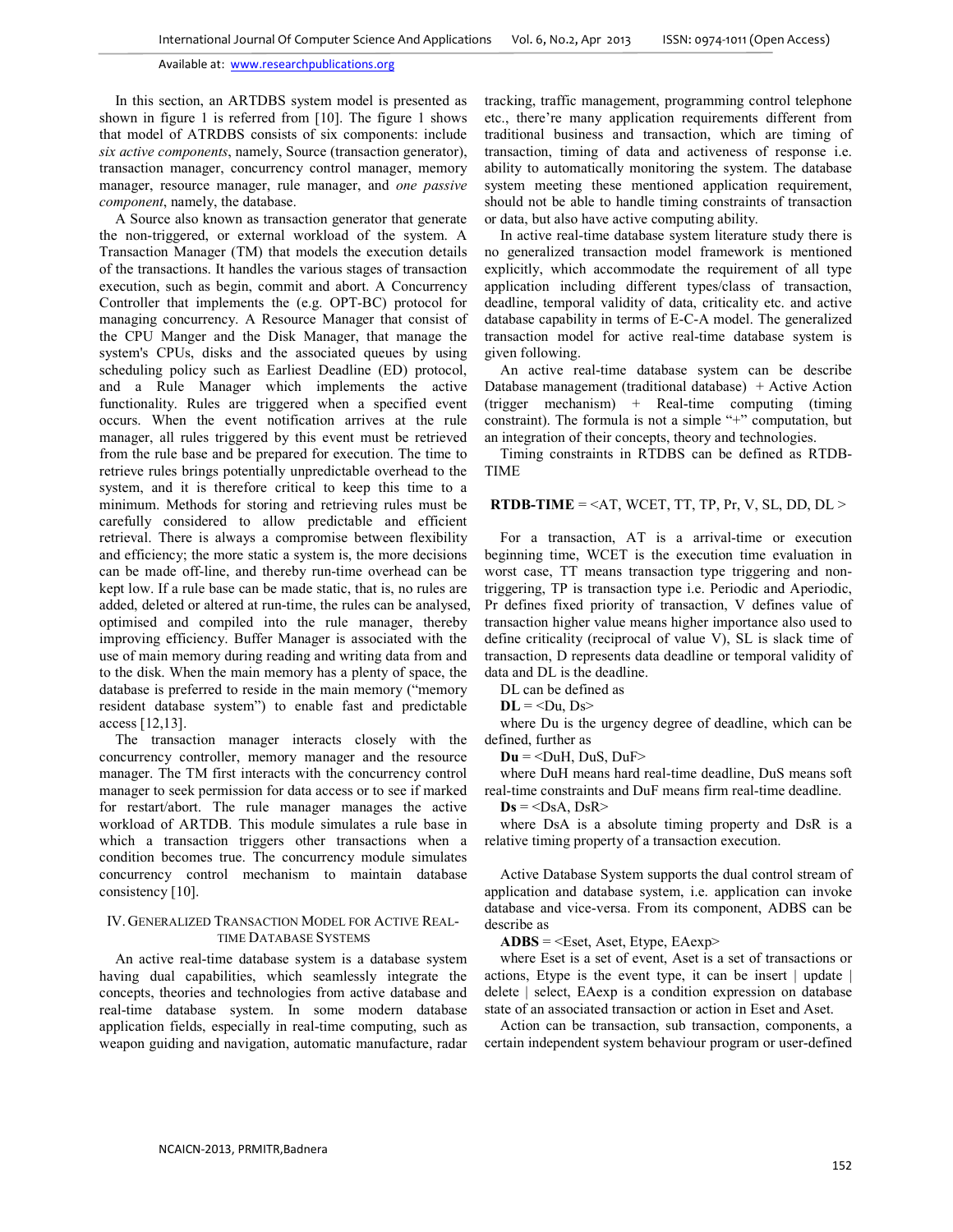independent operation sets (action) activated directly by triggering mechanism (without transaction scheduling).

The dynamic execution model of ADBS based on the above definitions can be described as following. By simplifying the usual E-C-A (Event-Condition-Action) model to S-A (Situation-Action) model, thus the event and condition are unified into situation, which avoids the complex E-C (Event-Condition) match processing

*ON SITUATION DO ACTIONS* where, **SITUATION** = <Eset,CONSTRAINT,*COUPLING\_MODE* > **CONSTRAINT** = < EAexp, *RTDB-TIME*>

*SITUATION* has three components (Eset and CONSTRAINT) as a whole and *COUPLING\_MODE*, which defines the dependency between action (triggered) and triggering transaction, in form when to execute the action. Coupling modes are immediate, deferred and detached. Eset and EAexp, has the same meaning as the above, *RTDB\_TIME* parameter is also associated with action, when one event is associated with many triggers.

The above execution model can be interpreted as: event detector detects the event occurrence signal pool at any time (before or after a system logical behaviour, at a period), once a certain event or some events happens, the associated constraints are evaluated at once. The associated action is activated (not always at once) with considering coupling mode, if the evaluation result is true.

The generalized transaction model for active real-time database system can be defined as real-time database timing properties and active database reactive mechanism with time constraint. ADBS model for representing reactive mechanism we use the SITUATION-ACTION model. RTDB-TIME represents real-time timing constraints.

Active real-time database dynamic transaction model is as follows.

## **ARTDBS-TRANS = <RTDB-TIME, ADBS>**

Expanded ARTDBS model is as follows

 $ARTDBS-TRANS = ( $\langle AT, WCEPT, TT, TP, Pr, V, SL, DD,$$ Du,  $Ds >$ ,

## <Eset, **EAexp, RTDB-TIME, COUPLING\_MODE** >)

The generalized transaction model has as discussed above has capability to cater the need of each type of applications which require reactive mechanism with timely response to transaction according to database state.

#### V. SPACE-FILLING CURVE

Many people have devoted their efforts to find a solution to the problem of efficiently scheduling task or transaction with multi-dimensional data. This problem has gained attention in the last years with the emergence of advanced database system and operating system such as real-time databases, real-time operating system which need to schedule and process the task

or transaction in an efficient way. Hence, techniques that aim to reduce the dimensionality of the data usually have better performance. A space-filling curve can transform the higher dimensional data into a lower dimensional data using some mapping scheme.

Space-filling Curves (SFCs) have been extensively used as a mapping from the multi-dimensional space into the onedimensional space. A space-filling curve (SFC) [34] maps the multi-dimensional space into the one-dimensional space. Mapping the multi-dimensional space into one-dimensional domain plays an important role in every application that involves multidimensional data. Multimedia databases, geographical information systems, QoS routing, image processing, parallel computing, data mapping, circuit design, cryptology and graphics are examples of multi-dimensional applications. Modules that are commonly used in multidimensional applications include searching, scheduling, spatial access methods, indexing and clustering [39,40,41].

A space-filling curve is a way if mapping the multidimensional space into the one-dimensional space. An SFC acts like a thread that passes through every cell element (or pixel) in the multi-dimensional space so that every cell is visited exactly once. Thus, space-filling curves are adopted to define a linear order for sorting and scheduling objects that lie in the multi-dimensional space. Figure 2 gives examples of six two-dimensional space-filling curves. Using space-filling curves as the basis for scheduling has numerous advantages, like:

- Scalability in terms of the number of scheduling parameters,
- Ease of code development and maintenance,
- The ability to analyse the quality of the schedules generated, and
- The ability to automate the scheduler development process in a fashion similar to automatic generation of programming language compilers.

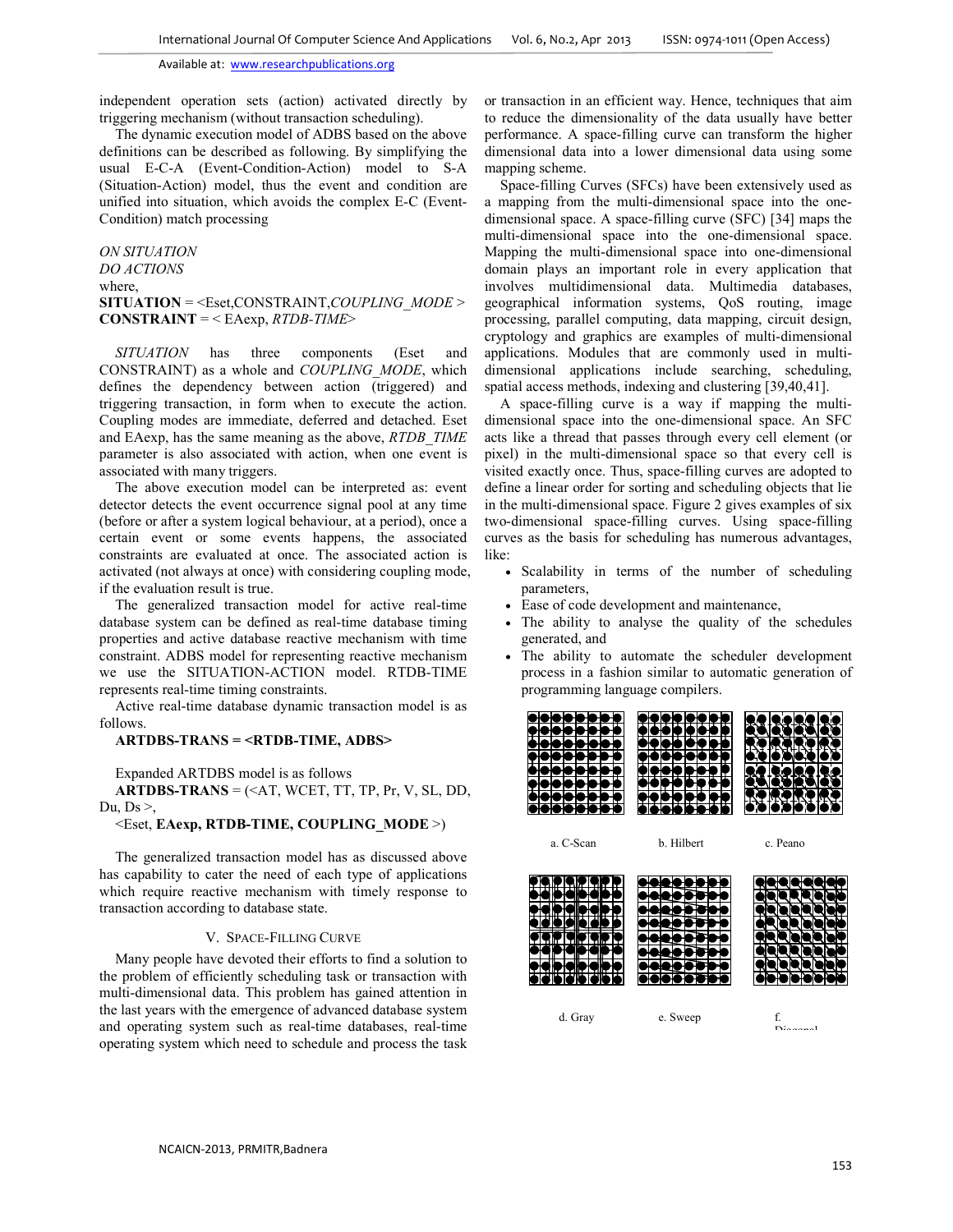#### Figure 2. Space-Filling curves examples.

#### VI. SFC BASED PROPOSED TRANSACTION SCHEDULING

With growing complexity of applications an intelligent scheduler design and algorithm design should be needed, which not only use the value information, deadline and criticalness of the system for decision-making but also consider another parameter of transactions. As we know some of the parameter of transactions are associated with transaction, which is static and some are known at run time or prior to run time utilizing those information in terms for processing and scheduling transaction is beneficial. A design method for integrating the value, the deadline, the criticalness etc. is required [42,43].

Hence, the use of a new transaction-scheduling scheme is proposed for Active Real-time Database System based on five-dimensional design by integrating the characteristics of priority (provided by external environment), deadline, slacktime, value and criticalness. Here space-filling curves can be used as they are adopted to define linear order for sorting or scheduling. The space-filling curves unnaturally consider value, deadline, priority, slack time, temporal data deadline, and criticalness information and give a scheduling sequence.

Each transaction is having basic parameters, which are: transmission time, transaction arrival time, total transaction time, transaction arrival rate, total number of transactions, transaction arrival fashion (or distribution), average execution time, transaction inter arrival time, actual arrival time, transaction turn around time [44]. In active real-time database transaction from or change in external environment causes condition-action evaluation. That means in ARTDBS externally changed situation or sudden event occurs, external transaction known as triggering transaction and triggering transaction may or may not generate actions known as triggered transaction.

An incoming transaction i.e. triggering transaction and action i.e. triggered transaction are modelled by multiple parameters, (e.g., the real-time deadline, the criticalness, the priority, the value etc.) and represented as a point in the multidimensional space where each parameter corresponds to one dimension. Using a space-filling curve, the multi-dimensional in form of parameter, associated with transaction is converted to a one-dimensional value. Both triggering and triggered transaction parameters i.e. multi-dimension in form of parameter may get mapped into single dimension.

A space-filling curve with N priority levels in each dimension of a D-dimensional space is a contiguous path from the first point, say point 0, to the last point, say point  $N^D$ . The thread passes through all the  $N<sup>D</sup>$  points exactly once. Thus, space-filling curves are adopted to define a linear order for sorting and scheduling objects that lie in the multidimensional space. A transaction request T takes a position in the thread path according to its space-filling curve value. They are then stored in the priority queue q according to their position in the thread path. The transaction scheduler walk through the thread path by serving all transaction requests in queue according to their path position, which is their onedimensional value with a lower value indicating a higher priority. Figure 3 gives an illustration of an SFC-based transaction scheduler.



Figure 3. Space-filling curve based on Transaction Scheduler.

The space filling curves converts 3-dimensional space using the idea of bit interleaving, which is used and described in [40,41,42]. Every point in the space takes a binary number that results from interleaving bits of the two dimensions. The bits are interleaved according to the interleaving vector  $(0,0,0,0,1)$ . This corresponds to taking the first and third bits from dimension 0 (x) and taking the second and fourth bits from dimension  $1(y)$ . The result of applying this bit interleaving is shown Table 1.

The sequence of few transactions obtained after mapping from 5-D to 1-D is shown in table 1 below.

### TABLE I

#### AN EXAMPLE OF MAPPING TABLE FROM 5-D TO 1-D.

| Point           | <b>Dimensions</b> |     |              |     |                         |                         | Dec                  |
|-----------------|-------------------|-----|--------------|-----|-------------------------|-------------------------|----------------------|
|                 | $\mathbf{0}$      | 1   | $\mathbf{2}$ | 3   | $\overline{\mathbf{4}}$ | <b>Bit Interleaving</b> | ima<br>ı<br>cod<br>e |
| (0,1,3,<br>1,2) | 000               | 001 | 010          | 011 | 100                     | 000010011001010         | 1226                 |
| (1,0,0,<br>6,0, | 001               | 000 | 000          | 110 | 000                     | 000100001010000         | 2128                 |
| (1,2,1,<br>4,2) | 001               | 010 | 001          | 100 | 010                     | 000100100110100         | 2356                 |
| (1,0,0,<br>0,1) | 001               | 000 | 000          | 000 | 001                     | 000000000010001         | 17                   |
| (3,0,1,<br>1,0) | 011               | 000 | 001          | 001 | 000                     | 000001000010110         | 534                  |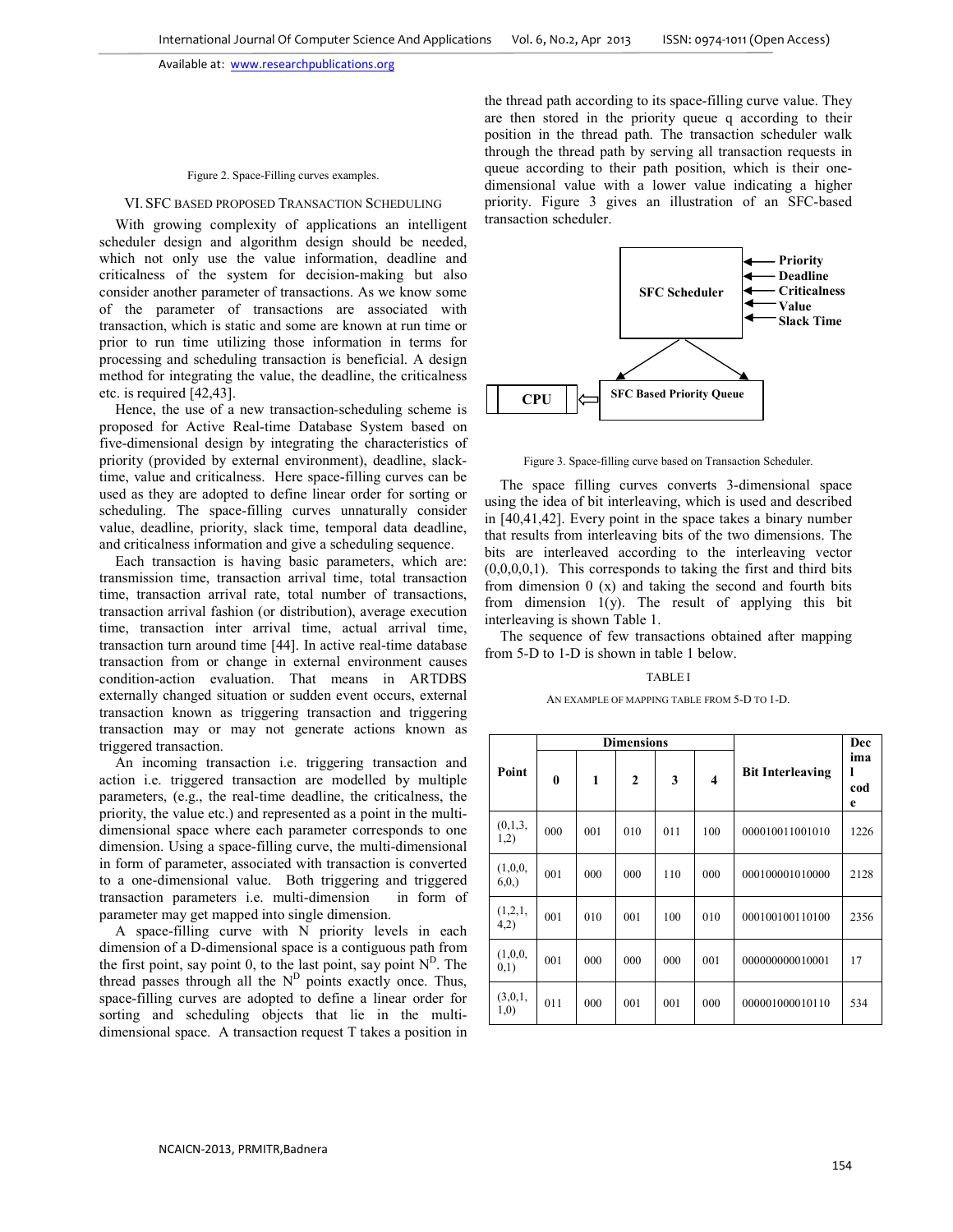## *A. The Conditionally Preemptive Space Filling Curve Scheduler Algorithm*

The *Non-Preemptive Scheduler:* Using this approach, once the server starts to serve the transaction requests from the priority queue q, no more requests are inserted in q. Arriving requests are grouped together in another priority queue q'. Once q is empty, q and q' are swapped, and the server starts serving transaction requests from q again. This scheduler is non-preemptive in the sense that the process of serving disk requests from q is not preempted by the arrival of new requests.

The *Fully Preemptive Scheduler:* This is a trivial approach. All requests are inserted in the same priority queue q regardless of their arrival times. This scheduler is fully preemptive in the sense that the process of serving requests from q is preempted by the arrival of any new request.

As a trade-off between the fully-preemptive and the non preemptive schedulers, in the conditionally-preemptive transaction scheduling algorithm: a newly arrived transaction Rnew preempts the process of walking through a full thread path if and only if it has significantly higher priority than the currently served request  $R_{cur}$ . The value of a transaction is the priority of a transaction, given in above formula. We have used the value of a transaction as a function of its criticalness start time, deadline, and the current system time. When Rnew arrives while the scheduler is going to serve  $R_{cur}$ , then one of the following three cases takes place:

1.  $R_{\text{cur}} < R_{\text{new}}$ : This means that  $R_{\text{new}}$  has lower priority than  $R_{\text{cur}}$ . Hence, Rnew is inserted into q as inserting it into q will not preempt the thread path.

2.  $R_{cur}$  -  $w < R_{new} < R_{cur}$ : This means that  $R_{new}$  lies inside the blocking window w. Although  $R_{cur}$  has a priority higher than that of  $R_{new}$  but it is not high enough to preempt the space-filling curve thread path. So,  $R_{new}$  is inserted in the waiting queue *qL*.

3.  $R_{\text{new}} < R_{\text{cur}}$  - w. This means that  $R_{\text{new}}$  has a priority that is significantly higher than that of  $R_{\text{cur}}$ . So, it is worth to preempt the space-filling curve cycle by inserting  $R_{new}$  in q.

The space-filling curve thread path is preempted only by inserting the newly arriving request  $R<sub>new</sub>$  of significant high priority into q. After preempting the cycle and serving  $R_{new}$ the process of serving the cycle is resumed. This algorithm is mainly suited for scheduling transaction in ARTDBS, where triggering and triggered transactions having dependency in terms of coupling mode. Depending upon situation, action will be taken in terms of scheduling a transaction.

## *B. Metric for Comparison*

The performance metric we use in our study is missed deadline percentage (MDP), i.e., the percentage of transactions that miss their deadlines, which is a traditional metric used to evaluate performance in real-time systems. In ARTDBS to improve performance dynamic priority

assignment methods are used. In ARTDBS processing and scheduling transaction is complex aspect. Changes in external environment represent in form of triggering transaction (i.e. user transaction), which may trigger another transaction in form of triggered transaction having commit dependency. Scheduling such transactions need to evaluate missed deadline percentage (MDP) of user transaction (i.e. triggering transaction) and triggered transaction generated due to ECA condition evaluation. Number of missed deadlines is an influential metric in scheduling algorithms for soft real-time systems. The transaction, which complete on time and follow the deadlines is taken into consideration. The success rate of transaction is also considered. Out of the total transactions submitted, how many actually complete their execution is considered

Another performance metric is to calculate the MDP having mixed load of input transaction i.e. Triggering (T) and Non-Triggering (NT) against coupling mode immediate, deferred and detached. Also finding out MDP for having mixed load of input transaction i.e. Triggering (T) and Non-Triggering (NT) against coupling mode combination such as Detached and Immediate mode, Detached and Deferred mode, and Immediate and Deferred mode.

These all metric are evaluated with different algorithm which are newly devised and classical algorithm used mostly in ARTDBS. The main aim is to evaluate the MDP of transactions under different situation mentioned above.

## VII. EXPERIMENTAL EVALUATION

In order to find out performance impact of algorithms for transaction scheduling in active real-time database system, following present the experimental evaluation. There are a wide variety of algorithms for scheduling the transaction in traditional database systems. These scheduling algorithms are not adequate for real-time transactions. Scheduling transaction to be *'scalable', 'adaptive'* and *'flexible'*, we need to consider more transaction attributes other than deadline, which are most important factors for active real-time transactions.

This section describes the active real-time database model for scheduling transaction, experimental parameter and measures and evaluation of proposed SFC algorithm and its comparison with different algorithms like Earliest Deadline First (EDF) and Least Slack First (LSF). The comparison is further explored with different types of input transaction such as triggering and non-triggering with different coupling modes.

## A. *Experimental model parameters and performance measures*

The ARTDBS model is built as mentioned above in Java with XML support utility. Database is main memory providing active real-time functionalities, mainly store data in XML format. In our experimental evaluation assigning a priority triggered transactions Transaction Data Deadline approach is used. Triggering transaction is unpredictable event and are resulted from the state of database, which is highly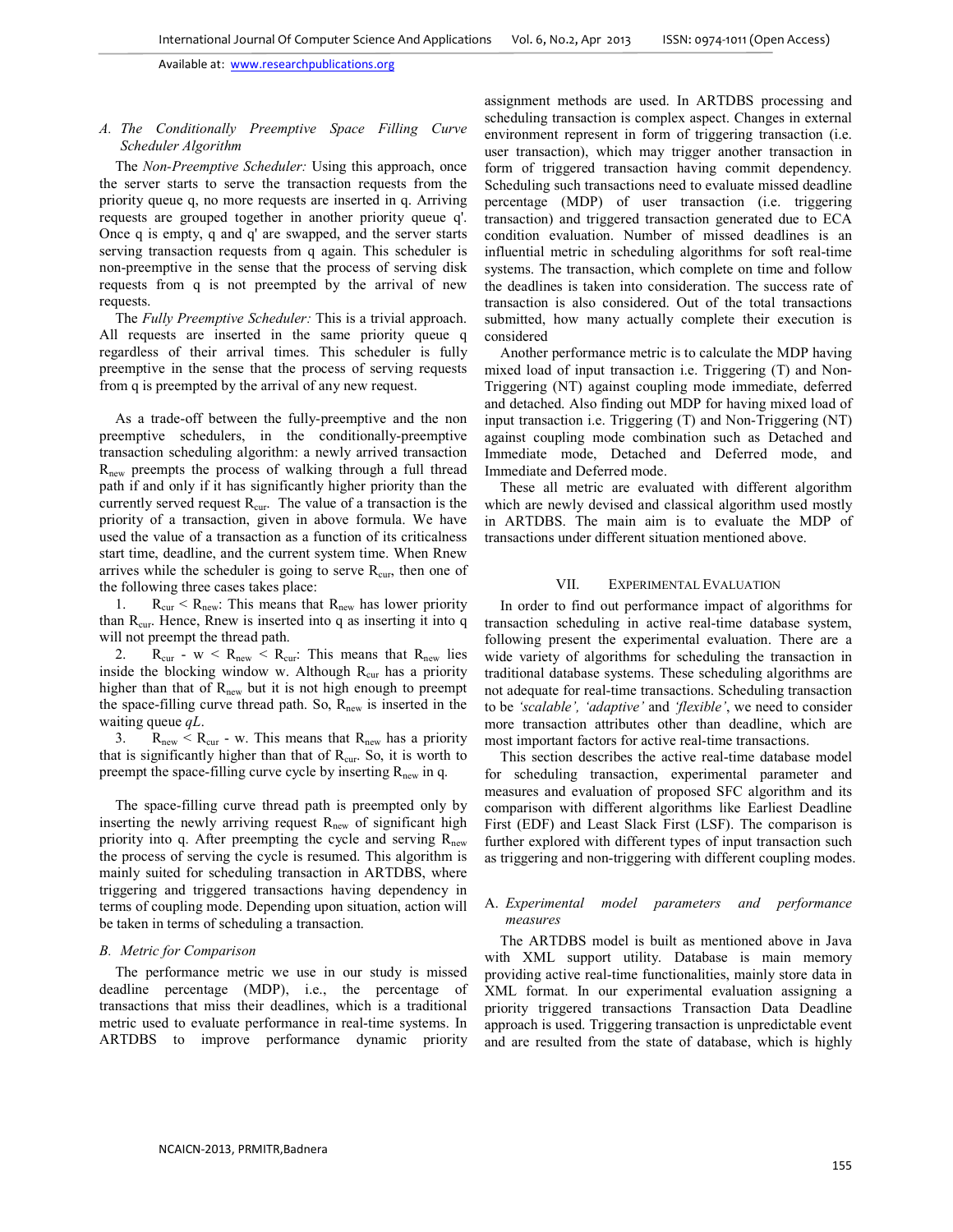dynamic. Thus, the system cannot anticipate the additional resource requirements of the triggered transactions. If the system schedules the triggered transactions in the same way as the other transactions, which do not trigger any transactions, the probability to commit the triggered transactions may be very low. If triggering and triggered transaction have commit dependency in form coupling mode such as immediate or deferred, then if anyone from triggering and triggered already miss the deadline then performance of system may degrade. Also there are temporal constraints of the data objects. The deadlines of the triggered transactions are also constrained by the temporal constraints of the data objects, which are responsible for their triggering. If the triggered transactions cannot be committed before the data objects become invalid, they have to be aborted, as the conditions for the triggering may not be true when the temporal data objects are invalid. These are rationale behind using Transaction Data Deadline approach.

In Transaction Data Deadline approach, the deadline of the triggered transaction is the minimum of the deadline of the triggering transaction and the temporal validity of the data object responsible for the triggering:

# $\textbf{Deadline}_{t} = \min \left( \textbf{Deadline}_{t}, \textbf{Temporal}_{D} \right)$

where Deadline $<sub>t</sub>$  is the deadline of the triggering transaction</sub> and Temporal $<sub>D</sub>$  is called the data deadline i.e. earliest data</sub> deadline of data object D, among the temporal data objects accessed by the transaction.

The model parameter and their baseline values are follows: **System** 

CPU Scheduling: Priority based Scheduling (SFC based table driven, EDF, & LSF)

Time to process page (Tprocess): 4.7 ms. Block copy time (Tcopy): 0.5 ms.

## **Transactions**

Arrival Rate of user transaction (ARup): 05-35 transactions per second.

Transaction size is (Noper): Calculated from database table size.

Slack Factor: 1.0 to 4.5 uniformly distributed.

Arrival rate of update transaction (ARup):400 transactions/sec Avi (absolute validity Interval): 400-1000 ms.

In brief following given information about experimental setup:

- Addressing only soft real-time systems where the value of the transaction is lessened their values after the deadlines expire, though generalized transaction model supports hard, soft and firm.
- Considering active real-time databases that trigger only detached, immediate and deferred transactions.
- There are three types of class Transactions: IMM which trigger only immediate subtransactions, DEF that trigger only deferred transactions, and DETACHED that trigger both triggered and triggering transactions are independently execute.
- There are primarily two types of transactions considered for ARTDBS: nontriggering (NT) and triggering (T). Further triggering (T) is classified into triggering (user transaction) and triggered (transaction generated due to triggering or also called sub transaction). Triggering and triggered transactions are not mutually exclusive, i.e. a triggered transaction may trigger other transactions. Non-triggering (NT) transaction is a simple transaction, which does not cause any rules to fire.
- Simulating main memory ARTDBS model where there are no data conflicts.

## B. *Performance Result*

Scheduling triggering and triggered transaction play important role in reducing missed deadline of transaction by considering priority and deadline assignment. Also scheduling the transaction by involving more attributes or parameters improves the performance. Following we explore the experimental evaluation and outcome result for scheduling transaction with different algorithm such as Earliest Deadline First, Least Slack First and proposed SFC table driven algorithm.

Experiments have been performed on different coupling mode such as detached, immediate and deferred, also using above-mentioned algorithm with input type transaction Only Triggering. We will evaluate these all with respect to base metric miss deadline percentage (MDP).

Following given experimental evaluation for Coupling Modes with Triggering (T) transaction as Input.



## 1. Detached Coupling Mode

Figure 4. Impact of User/Triggering Transaction on Miss Deadline Percentage of user/triggering transaction with Detached Coupling Mode.

From figure 4, we draw a conclusion that proposed spacefilling curve based table driven performs better as compared to other algorithm such as EDF and LSF, which mainly used in ARTDBS. In figure 4, it shows that success rate of triggering transaction is better, that is more user transaction commits in time.

Figure 5 is also helpful to draw conclusion about on large scale about committing of overall transactions and also about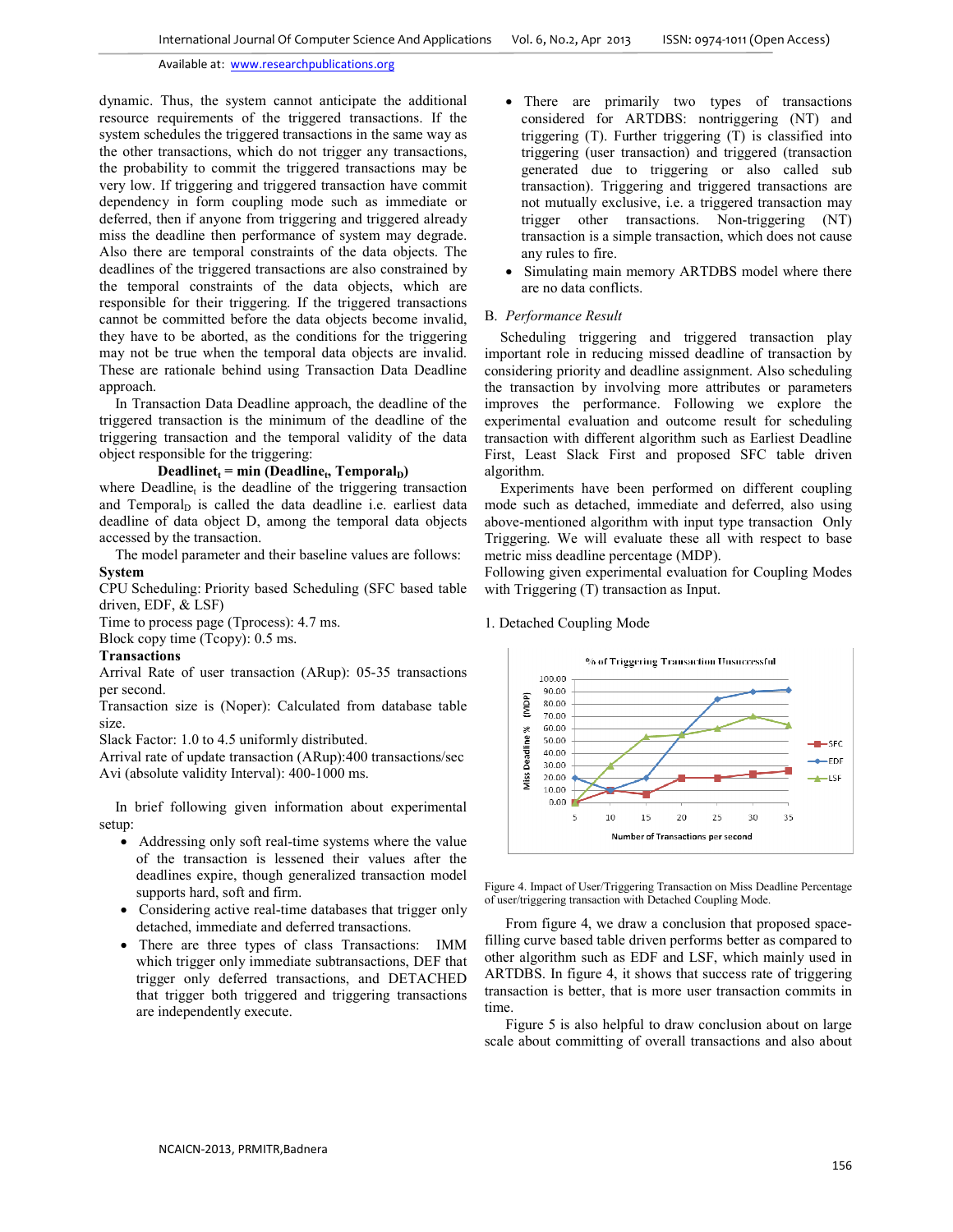triggered transaction i.e. "action" triggered due user transaction or external transaction. Figure 5 graph represent that triggered transaction miss deadline percentage is lower for SFC based table driven algorithm. As input load increases (user/triggering transaction) and same amount of load generated due to triggering of transaction other algorithms EDF and LSF algorithm performance degraded and leads towards higher miss deadline percentage. The coupling mode set for above performance evaluation is detached where transaction (i.e. triggering and triggered) executed independently.



Figure 5. Impact of Triggered Transaction on Miss Deadline Percentage of triggered transaction with Detached Coupling Mode.

### 2. Immediate Coupling Mode



Figure 6. Impact of User/Triggering Transaction on Miss Deadline Percentage of user/triggering transaction with Immediate Coupling Mode.



Figure 7. Impact of Triggered Transaction on Miss Deadline Percentage of triggered transaction with Immediate Coupling Mode.

In figure 6 input triggering transactions for immediate coupling mode where at low load EDF and LSF performance better as compared to SFC. The LSF performance is consistently moderate. The reason is in immediate coupling mode triggering transaction is executed at latter stage and execution of action or triggered transaction is done first and after that triggering transaction is release for execution, though slack-time or deadline of transaction is continuously decreasing but as an when triggered transaction finished the corresponding triggering transaction gets executed here on slack-time based scheduling gets an edge over deadline because though transaction is eligible for execution in EDF deadline time is valid but due to resource constraint it may delay other triggering transaction which one is waiting for execution. At high load of triggering transaction SFC based algorithm perform better.

In figure 7 shows triggered transaction impact with immediate coupling mode for miss deadline percentage is evaluated. But in figure 7 scenario is changed, SFC based algorithm perform moderately and LSF performance is degraded. EDF works consistently at high load its MDP increases. Our proposed algorithm works well and having good performance as compared to triggered transaction.

3. Deferred Coupling Mode



Figure 8. Impact of User/Triggering Transaction on Miss Deadline Percentage of user/triggering transaction with Deferred Coupling Mode.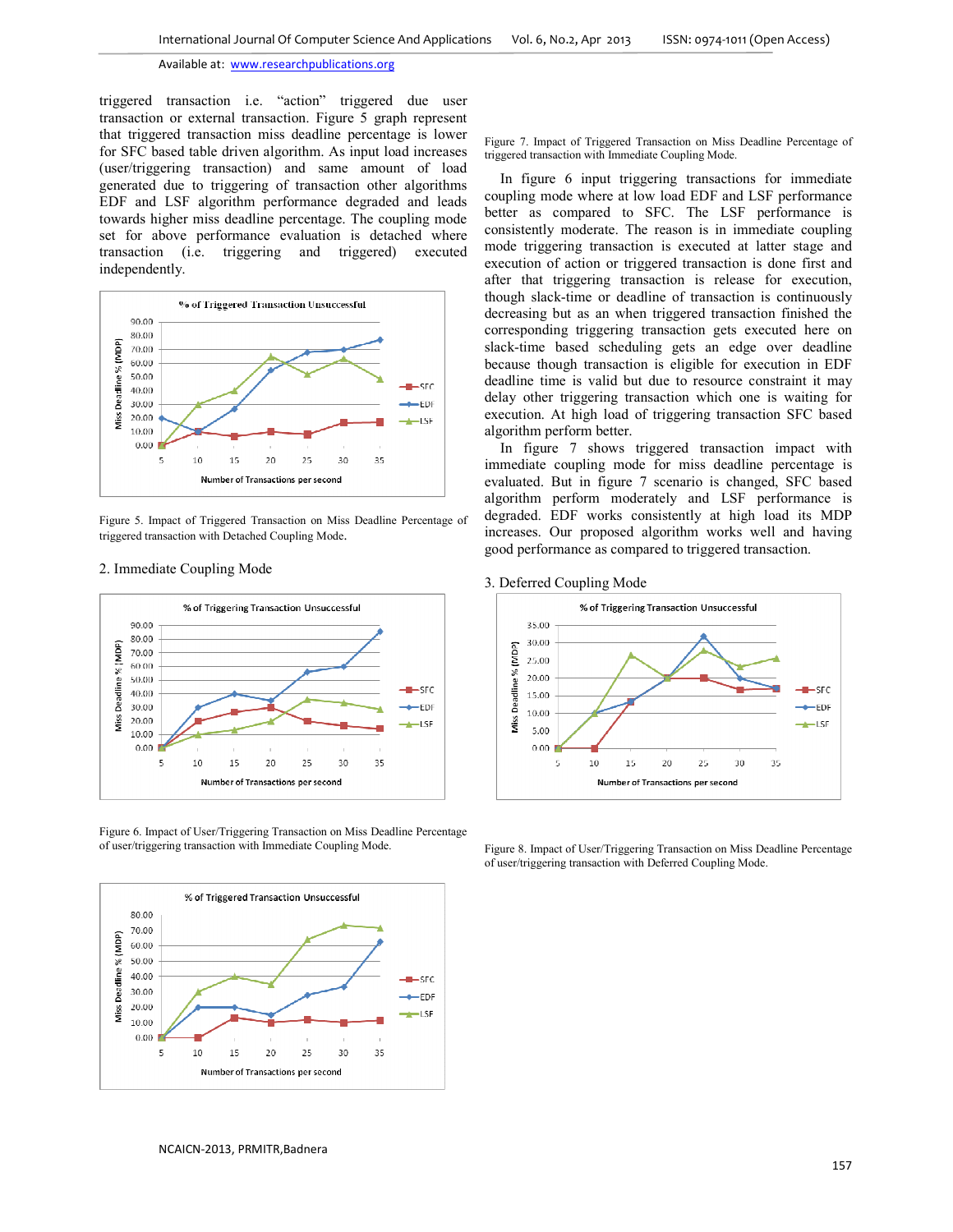

Figure 9. Impact of Triggered Transaction on Miss Deadline Percentage of triggered transaction with Deferred Coupling Mode.

In figure 8 SFC based proposed algorithm perform good, but EDF algorithm perform good at medium load and LSF performance is poor because in deferred transaction the triggering transaction executed first and action or triggered transaction will initiate after execution of triggering and LSF works or schedule according to remaining slack time.

Now in figure 9 dramatic changes are seen LSF works well in all type of triggered or action load and MDP is low as compared to other algorithms. The reason for LSF good performance is as triggering transaction finishes the execution action part or triggered transaction initiates the execution and in that case LSF schedule transaction according to remaining slack time of transaction compared to current time and also triggered transaction is having advantage of slack time get remain from triggering transaction though we are allocating remaining slack time of triggering transaction to triggered but had advantage when initiation of triggered transaction is done after completion of triggering transaction.

#### VIII. CONCLUSION

The area of ARTDBS has received much attention in recent times because of its vast applications. To achieve predictability and timeliness with respect to reactive behaviour in active real-time database, scheduling transaction is having great concern to improve performance. The evaluation results and comparison with different algorithms for scheduling shows that the utilization of our algorithm (SFC based table driven) achieved predictability and better success ratio with respect to different coupling modes. The SFC based table driven algorithms shows better performance as compared to other algorithms. This approach is 'scalable', 'adaptive' and, 'flexible' because it can be easily extended when new parameter is consider by increasing the dimension. Also transaction model is generalized which is flexible enough to accommodate different type, class and deadline urgency of transaction.

#### **REFERENCES**

[1] M. Berndtsson and J. Hansson, "Issues in Active Real-Time Databases", *in Proceedings First International Workshop on Active Real-Time Database Systems, (ARTDB-95)*, Skovde, Sweden,

Workshops in Computing. Springer Verlag (London), pp. 142-157, June 1995.

- [2] Joakim Eriksson, "Real-Time and Active Databases: A Survey", *in Proceedings Second International Workshop on Active, Real-Time, and Temporal Database Systems, (ARTDB-97)*, Como, Italy, Springer-Verlag (London), pp. 01-23, 08-09 September 1997.
- [3] Jorgen Hansson and Mikael Berndtsson, "Active Real-Time Database Systems", in *Active Rules in Database Systems*, Editor Norman W. Paton: Springer, 1999, pp. 405-426.
- [4] Thomas Heimrich and Gunther Specht, "Enhancing ECA Rules for Distributed Active Database Systems", *in Proceedings the Node 2002 Web and Database-Related Workshops on Web, Web-Services, and Database Systems*, Erfurt, Germany, pp. 199-205, 07-10 October 2002.
- [5] Umeshwar Dayal, Meichun Hsu and Rivka Ladin, "Organizing Long-Running Activities with Triggers and Transactions", *ACM SIGMOD Record*, volume 19, issue 02, pp. 204-214, June 1990.
- [6] U. Dayal, B. Blaustein, A. Buchmann, U. Chakravarthy, M. Hsu, R. Ledin, D. McCarthy, A. Rosenthal, S. Sarin, M. J. Carey, M. Livny and R. Jauhari, "The HiPAC Project: Combining Active Databases and Timing Constraints", *ACM SIGMOD Record,* volume 17, issue 01, pp. 51-70, March 1988.
- [7] Kam-yiu Lam, Tony S.H. Lee and Sang H. Son, "READS: A Prototyping Environment for Real-Time Active Applications", *in Proceedings Eight International Workshop on Database and Expert Systems Applications*, Toulouse, pp. 265-270, 01-02 September 1997.
- [8] J. Lee and S. H. Son, "Using Dynamic Adjustment of Serialization Order for Real-Time Database Systems", *in Proceedings of IEEE Real-Time Systems Symposium*, Raleigh Durham, NC, USA, pp. 66-75, 01- 03 December 1993.
- [9] Prabhudev Konana and Sudha Ram, "Transaction Management Mechanisms for Active and Real-Time Databases: A Comprehensive Protocol and a Performance Study", *Elsevier Journal of Systems and Software*, volume 42, issue 03, pp. 205-225, September 1998.
- [10] Anindya Datta, Sarit Mukherjee, Igor R. Viguier, "Buffer Management in Active Real-Time Database Systems", Department of Management Information Systems, University of Arizon, Arizona, Tucson, 21 January 1996.
- [11] Mohamad Ridha, Active Database Implementation For Real-Time Computing, *E-Learning Free Computer Science Community,* Kuliah Umum IlmuKomputer.Com, Indonesia, pp. 01-12, March 2005.
- [12] H. Kawashima, "KRAFT: A Real-Time Active DBMS for Signal Streams", *in Proceedings of Fourth International Conference on Networked Sensing Systems (INSS 2007),* Braunschweig, pp. 163-166, 06-08 June 2007.
- [13] S. Chakravarthy, B. Blaustein, A. Buchmann, M. Carey, U. Dayal, D. Goldhirsch, M. Hsu, R. Jauhari, R. Ladin, M. Livny, D. McCarthy, R. McKee and A. Rosenthal, "HiPAC: A Research Project in Active Time-Constrained Database Management"', Final Technical Report, XAIT-89-02, XAIT Reference Number 187, Xerox Advanced Information Technology, Cambridge, July 1989.
- [14] S. F. Andler, J. Hansson, J. Eriksson, J. Mellin, M. Berndtsson and B. Eftring, "DeeDS Towards a Distributed and Active Real-Time Database System", *ACM SIGMOD Record*, volume 25, number 01, pp. 38-51, March 1996.
- [15] Holger Branding, Alexander Buchmann, Thomas Kudrass and Jurgen Zimmermann, "Rule in an Open System: The REACH Rule Systems", in Norman W. Paton and M. Howard Williams, editors, *Rules in Database System,* Edinburgh, pp. 111-126, Springer-Verlag, 1993.
- [16] J. Zimmermann, H. Branding, A. P. Buchmann, A. Deutsch and A. Geppert, "Design, Implementation and Management of Rules in an Active Database System", *in Proceedings of the 7th International Conference on Database and Expert Systems Applications,* Lecture Notes in Computer Science, Springer-Verlag, volume 1134, pp. 422- 435, 1996.
- [17] J. Stankovic, S. H. Son and J. Liebeherr, "BeeHive: Global Multimedia Database Support for Dependable, Real-time Applications", *in Proceedings of Second International Workshop, ARTDB97,* Lecture Notes in Computer Science, volume 1553, pp. 51–69, Springer, 1997.
- [18] Suhee Kim, Sang H. Son and John A. Stankovic, "Performance Evaluation on a Real-Time Database", *in Proceedings of the Eighth*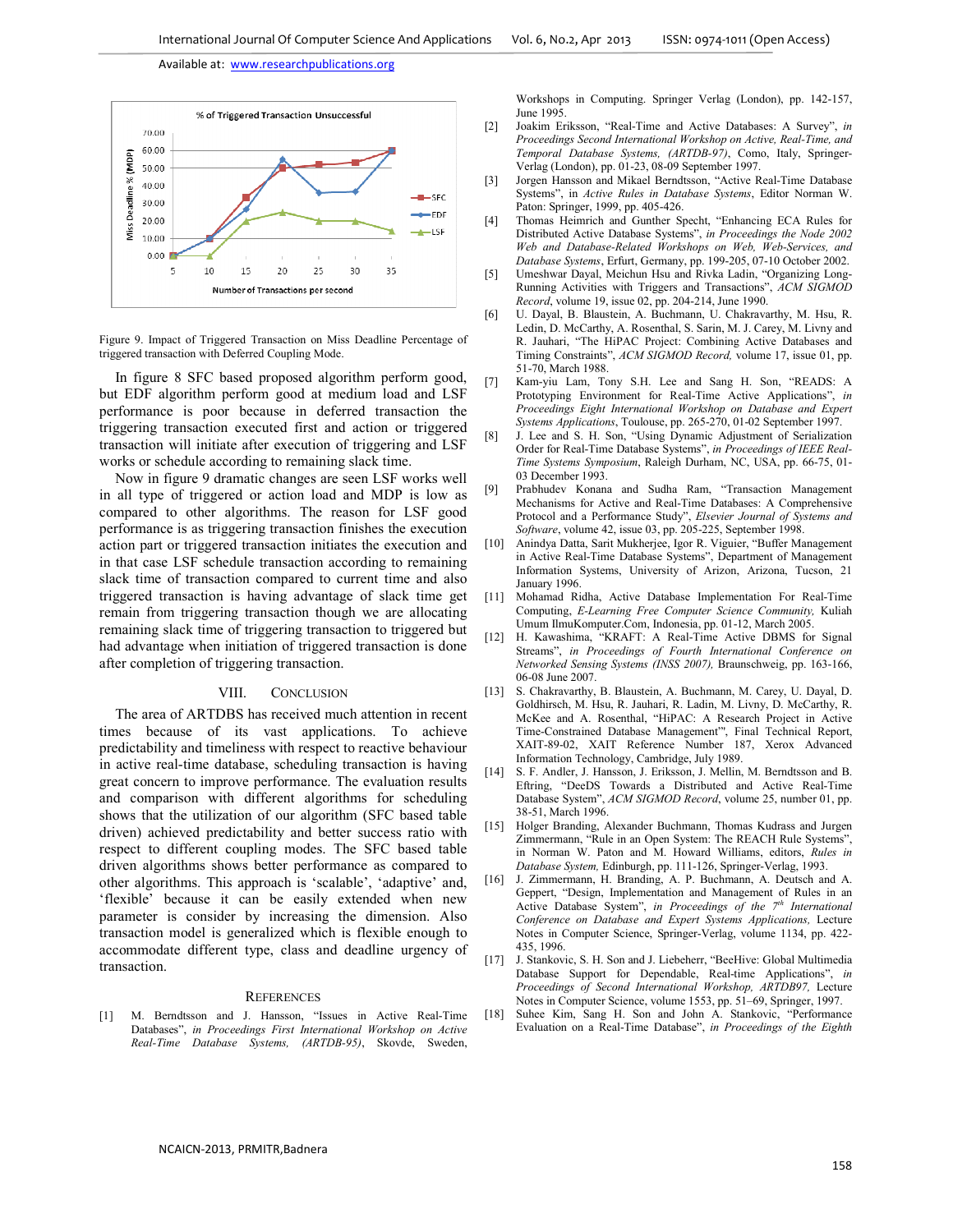*IEEE Real-Time and Embedded Technology and Applications Symposium (RTAS'02),* pp. 253-265, September 2002.

- [19] R. Sivasankaran, "Design of RADEx: Real-Time Active Database Experimental System", Technical Report, University of Massachusetts, 1994.
- [20] Rajendran M. Sivasankaran, John A. Stankovic, Don Towsley, Bhaskar Purimetla and Krithi Ramamritham, "Priority Assignment in Real-Time Active Databases", *The VLDB Journal - The International Journal on Very Large Data Bases*, volume 05, issue 01, pp. 19-34, January 1996.
- [21] Xinjie Lu, Xin Li, Tian Yang, Zaifei Liao, Wei Liu and Hongan Wang, "QoS-Aware Publish-Subscribe Service for Real-Time Data Acquisition", *in Proceedings of Business Intelligence for the Real-Time Enterprise,* Lecture Notes in Business Information Processing, volume 27, pp. 29-44, Springer, 2009.
- [22] A. Munnich, M. Birkhold, G. Farber and P. Woitschach, "Towards an Architecture for Reactive Systems Using an Active Real-Time Database and Standardized Components", *in Proceedings of the International Symposium on Database Engineering & Applications,* Montreal, Que., Canada, pp. 351-359, 02-04 August 1999.
- [23] Marcus Brohede and Sten F. Andler, "Distributed Simulation Communication through an Active Real-Time Database", *in Proceedings of 27th Annual NASA Goddard Software Engineering Workshop (SEW-27'02),* Greenbelt, Maryland, pp. 147-155, 05-06 December 2002.
- [24] Marcus Brohede and Sten F. Andler, "Using Distributed Active Real-Time Database Functionality in Information-Fusion Infrastructures", *in Proceedings of Real-Time in Sweden 2005 (RTiS2005),* Skovde, Sweden, 16-17 August 2005.
- [25] Hauke Fuhrmann, Reinhard von Hanxleden, Christian-Albrechts, Jorn Rennhack, Jens Koch, Airbus Deutschland GmbH, "Model-Based System Design of Time-Triggered Architectures - Avionics Case Study", *in Proceedings of IEEE/AIAA 25th Digital Avionics Systems Conference,* Portland, OR, pp. 01-12, 15-19 October 2006.
- [26] Aloysius K. Mok, Prabhudev Konana, Guangtian Liu, Chan-Gun Lee and Honguk Woo, "Specifying Timing Constraints and Composite Events: An Application in the Design of Electronic Brokerages", *IEEE Transactions on Software Engineering*, volume 30, issue 12, pp. 841- 858, December 2004.
- [27] M. Beck, Prabhudev Konana, Guangtian Liu, Yanbin Liu and Aloysius K. Mok, "Active and Real-time Functionalities for Electronic Brokerage Design", *in Proceedings of the International Workshop on Advance Issues of E-Commerce and Web-Based Information Systems*, Santa Clara, California, pp. 30-35, 08-09 April 1999.
- [28] AnnMarie Ericsson, "Verifying transformations between timed automata specifications and ECA rules", *Master's Thesis,* University of Skovde, Sweden, September 2003.
- [29] Ying Qiao, Kang Zhong, HongAn Wang and Xiang Li, "Developing Event-Condition-Action rules in Real-time Active Database", *in Proceedings of the 2007 ACM symposium on Applied computing,* Seoul, Korea, pp. 511-516, 2007.
- [30] Ying Qiao, Xiang Li, Hongan Wang and Kang Zhong, "Real-Time Reasoning Based on Event-Condition-Action Rules", *in Proceedings of the OTM Confederated International Workshops and Posters on, On the Move to Meaningful Internet Systems, OTM 2008 Workshops,* Lecture Notes in Computer Science, volume 5333, pp. 01-02, Springer, 2008.

Fig. 1 An Active Real-time Database System Model.

- [31] Ying Du, "Active Behavior in a Configurable Real-Time Database for Embedded Systems", *Master's Thesis,* Department of Computer Science, Linkoping University, Sweden, April 2006.
- [32] Aindya Datta and Sang H. Son, "A Study of Concurrency Control in Real-Time, Active Database Systems", *IEEE Transactions on Knowledge and Data Engineering,* volume 14, issue 03, pp. 465-484, May-June 2002.
- [33] Chenggang Zhen and Baoqiang Ren, "The Realization of Active Mechanism in Real-Time Database based on Micro-Kernel", *in Proceedings of the 2009 WRI World Congress on Software Engineering,* Xiamen, volume 01, pp. 172-176, 19-21 May 2009.
- [34] Hans Sagan, "Space-Filling Curves", New York, Springer-Verlag, 1994. ISBN: 0-387-94265-3.
- [35] Kam-Yiu Lam, Gary C. K. Law and Victor C. S. Lee, "Priority and Deadline Assignment to Triggered Transactions in Distributed Realtime Active Databases", *in Journal of Systems and Software, Elsevier publication,* volume 51, issue 01, pp. 49-60, April 2000.
- [36] Krithi Ramamritham, Raju Sivasankaran, John A. Stankovic, Don T. Towsley and Ming Xiong, "Integrating Temporal, Real-Time, an Active Databases", *ACM SIGMOD Record*, volume 25, issue 01, pp. 08-12, March 1996.
- [37] Yansheng Lu Yunsheng, Liu Qi Han Guoling and Hu Zhenyu Li, "The Architecture and Execution Model of An Active Real-time Database Management System", *in Proceedings of International Conference on Information, Communications and Signal Processing (ICICS-1997),* Singapore, 09-12 September 1997.
- [38] [Lam & Lee, 1998] Kam-yiu Lam and Tony S. H. Lee, "Approaches for Scheduling of Triggered Transactions in Real-time Active Database Systems", *in Proceedings of the 24th Conference on EUROMICRO,* Vasteras, Sweden, volume 01, pp. 476-483, 25-27 August 1998.
- [39] Mohamed F. Mokbel, Walid G. Aref and Ibrahim Kamel, "Performance of Multi-Dimensional Space-filling Curves", in Proceedings of the 10th ACM international symposium on Advances in Geographic Information Systems, McLean, Virginia, USA, pp. 149- 154, 2002.
- [40] Mohamed F. Mokbel, Walid G. Aref, Khaled Elbassioni and Ibrahim Kamel, "Scalable Multimedia Disk Scheduling", in Proceedings of the 20th International Conference on Data Engineering, pp. 498-509, 30 March-02 April 2004.
- [41] M. Ahmed and S. Bokhari, "Mapping with Space Filling Surfaces", IEEE Transactions on Parallel and Distributed Systems, volume 18, issue 09, pp. 1258-1269, September 2007.
- [42] M. F. Mokbel and W. G. Aref. "Irregularity in Multi-Dimensional Space-Filling Curves with Applications in Multimedia Databases", *in the Proceedings of the 10th International Conference on Information and Knowledge Management, CIKM*, Atlanta, Georgia, USA, pp. 512- 519, November 2001.
- [43] Guohua Jin and John Mellor-Crummey, "Space-filling Curve Generation: A Table-based Approach", *in Proceedings of the 2005 International Conference on Algorithmic Mathematics and Computer Science,* Las Vegas, Nevada, pp. 40-46, June 2005.
- [44] Qiang Wang, Hong-An Wang, Hong Jin and Guo-zhong Dai, "Design and Evaluation of Priority Table Based Real-Time Scheduling Algorithms", *in Proceedings of the 2003 IEEE International Conference on Robotics Intelligent Systems and Signal Processing*, Changsha, China, volume 02, pp. 1294-1299, October 2003.